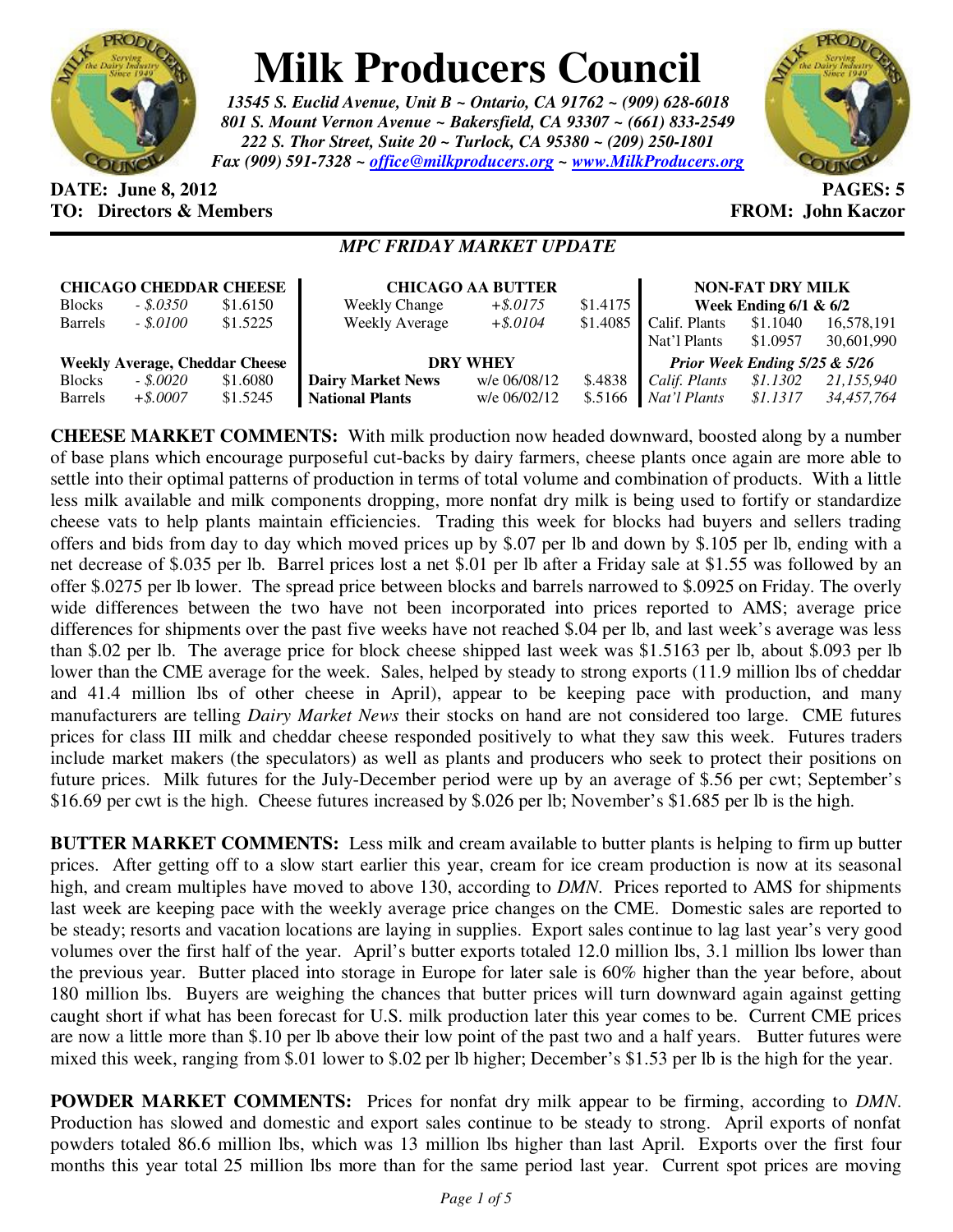slowly upward while prices tied to various indexes, according to *DMN*, could edge somewhat lower. Prices for all dairy powders in this week's global auction were sharply higher, but that may not be representative of current U.S. market conditions. Fonterra does not have anything like the small mountain of powder on hand that has been reported for the U.S. Prices reported to AMS and CDFA for shipments last week were lower by \$.03 to \$.035 per lb; the national price has slipped below \$1.10 per lb. The CME price for grade A NFDM increased by \$.025 per lb this week, to \$1.21 per lb, supported by four more sales. Stocks of buttermilk powder are in better balance with production and usage, although prices are reported to be mostly unchanged.

**WHEY PRODUCTS MARKET COMMENTS:** Production of dry whey in April was 6.3% lower than the previous year while production of whey protein concentrates was 4.7% and 9.7% higher than last April (depending on level of concentration). Production of isolates was up by 16.2%. Stocks on hand at the end of the month also were higher. Exports of WPC in March and April have been very good – well above the same months last year, while exports of dry whey continues to lag last year's levels somewhat. *DMN* has mentioned lower priced DW from Europe (helped by their weakening currency) is affecting U.S. sales. U.S. buyers may be leaving manufacturers to handle their reserve needs as they appear to be slowing their purchases. Prices appear to be holding steady for the full line of whey protein products except for lactose prices, which are lower on a weaker market because of offers from Europe. Dry whey futures prices this week rose strongly across the board with increases averaging just short of \$.05 per lb; the high for the year is \$.5277 per lb for July.

**\*\*\*** 

## **FRED DOUMA'S PRICE PROJECTIONS…**

**June 01 Est: Quota cwt. \$15.69 Overbase cwt. \$13.99 Cls. 4a cwt. \$13.34 Cls. 4b cwt. \$14.54 Last Week: Quota cwt. \$15.83 Overbase cwt. \$14.14 Cls. 4a cwt. \$13.37 Cls. 4b cwt. \$14.84** 

**\*\*\*** 

**SENATE FARM BILL VOTE:** *(By Rob Vandenheuvel)* The U.S. Senate took a big step forward this week in the process of approving a 2012 renewal of our U.S. Farm Bill policies. By a 90-9 vote, the Senate voted to invoke "cloture" on the Farm Bill, which limits the amount of additional debate that can occur on the bill and prevents the bill from filibuster. Under the Senate rules, once a cloture vote has been approved, no more than 30 additional hours of debate can be conducted on the Senate floor on the bill. The rules also limit the amount of time an individual Senator can speak on the bill to one hour and limits any amendments to issues relevant to the Farm Bill. Over the coming weeks, the Farm Bill is expected to be heavily debated on the Senate floor, with a final vote on the bill coming at the end of that debate.

In the House of Representatives, rumors are starting to surface that the House version of the 2012 Farm Bill will be considered by the House Agriculture Committee in the next couple weeks. Ultimately, both the House and Senate must pass identical Farm Bill legislation, so MPC and others supporting the dairy provisions included in the current Senate Farm Bill will be watching both the House and Senate proceedings very closely. So stay tuned…

**DAIRY PRODUCER COALITION FILES POST-HEARING BRIEF:** *(By Rob Vandenheuvel)* As regular readers of our newsletter are well aware, last week the California Department of Food and Agriculture (CDFA) held a hearing to consider changes to our State's Class 4b (milk sold to cheese plants) formula. Specifically, the hearing focused on proposed adjustments to how the Class 4b price is impacted by the market prices for dry whey.

This week, the Coalition of dairy producer organizations/cooperatives filed a post-hearing brief aimed at amplifying and further explaining our testimony. As a reminder, the Coalition is made up of California Dairies, Inc., Dairy Farmers of America, Land O'Lakes, Security Milk Producers Association, California Dairy Campaign, Milk Producers Council and the Alliance of Western Milk Producers.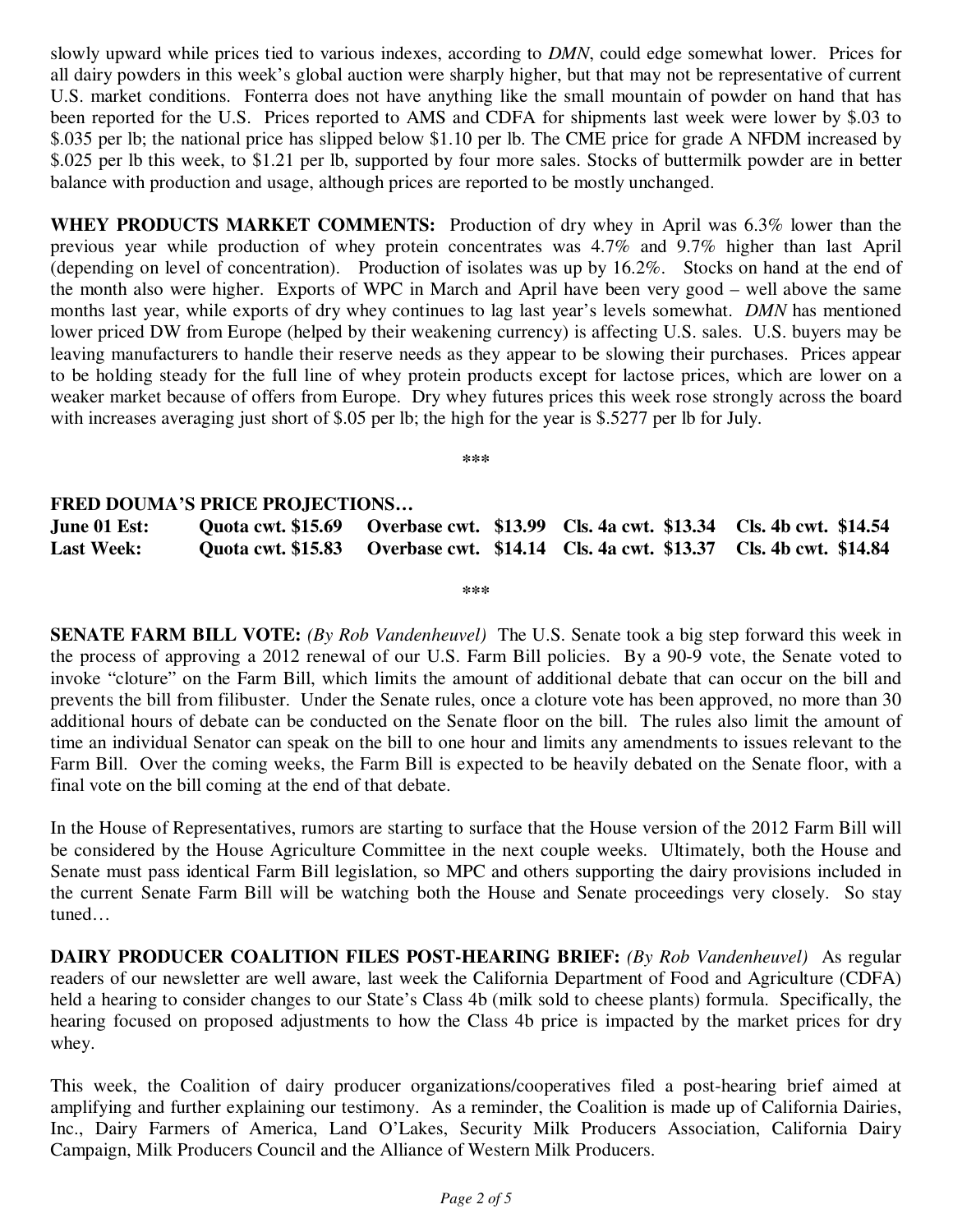For those interested in reading the full post-hearing brief, it can be found on MPC's website at: http://www.milkproducerscouncil.org/coalitionbrief.pdf. While much of the brief is an amplification of the economic arguments laid out at the hearing by the Coalition members, there is also an in-depth look at the California laws that are in place with regard to establishing regulated prices for each of the five classes of milk.

Included in that legal discussion, which is taken from the California Food and Agricultural Code (the "Code") – the laws that are approved by the California Legislature – are the following points:

- In California, the legislature has authorized CDFA to formulate stabilization and marketing plans. CDFA has chosen to implement two similar "Stabilization and Marketing Plans for Market Milk," one for Northern California and one for Southern California. However, the director's discretion in structuring these plans is limited by the law. Section 61805(c) of the Code specifically states that *"The purposes of this chapter are to…Authorize and enable the director to formulate stabilization and marketing plans, subject to the limitations prescribed in this chapter with respect to the contents of the stabilization and marketing plants, and to declare the plans in effect for any marketing area."* (emphasis added)
- **So what are those limitations?** The most direct limitation is spelled out in Section 62062 of the Code. That section gives CDFA broad discretion in how to establish prices for the five classes of milk (the prices can simply be designated or CDFA can establish methods/formulas that determine a price). In our current system, CDFA has chosen to utilize "end-product pricing formulas" that determine the value of raw milk on the farm using the values of some combination of butter, nonfat dry milk, cheddar cheese and dry whey. However, Section 62062 goes on to state, *"If the director adopts methods or formulas in the plan for designation of prices, the methods or formulas shall be reasonably calculated to result in prices that are in a reasonable and sound economic relationship with the national value of manufactured milk products."* (emphasis added)
- **What is the significance of the use of the words "shall be" in Section 62062 of the Code?** To determine that, we need to look at how the Code views the word "shall." Fortunately, Section 47 of the Code includes precisely such a definition: *"'Shall' is mandatory, and 'may' is permissive."* (emphasis added)

There are other sections of the Code that outline economic data that CDFA "shall consider" or "shall take into consideration," but as the Coalition's post-hearing brief points out, only Section 62062 includes the strong mandatory language, "shall be."

Given this clear legal interpretation, there was understandably a significant amount of testimony from the producer side of our industry about what should be considered the "national value of manufactured milk products." With the discussion in the hearing focused on the Class 4b price, producers made a strong case that the Federal Order Class III price is the best benchmark price to use when making a comparison. Federal Orders oversee most of the milk-producing regions outside of California. In fact, about 80% of the milk produced and sold outside of California is in Federal Order areas. Federal Orders also utilize an end-product pricing formula similar to California's system, making a comparison between our Class 4b price and the Federal Order Class III price a logical and economically sound evaluation.

So with all this information on the table, can we call the relationship between the California Class 4b price and the Federal Order Class III price "reasonable" and "economically sound"? You can judge that for yourself. To the right is a comparison of the two price series in just the past nine months since CDFA last "fixed" the Class 4b formula.

To put these numbers in perspective, we can roughly estimate that our State's cheese manufacturers are buying more than 1.3 billion pounds of milk each month from the California

|               | <b>CA Class 4b</b> | F/O Class III | Diff.    |
|---------------|--------------------|---------------|----------|
| <b>Sep-11</b> | \$16.33            | \$19.07       | (\$2.74) |
| Oct-11        | \$15.78            | \$18.03       | (\$2.25) |
| <b>Nov-11</b> | \$17.19            | \$19.07       | (\$1.88) |
| <b>Dec-11</b> | \$15.14            | \$18.77       | (\$3.63) |
| $Jan-12$      | \$14.23            | \$17.05       | (\$2.82) |
| <b>Feb-12</b> | \$13.42            | \$16.06       | (\$2.64) |
| <b>Mar-12</b> | \$13.67            | \$15.72       | (\$2.05) |
| Apr-12        | \$13.43            | \$15.72       | (\$2.29) |
| $May-12$      | \$13.56            | \$15.23       | (\$1.67) |
| Average       | \$14.75            | \$17.19       | (\$2.44) |

"pool." At that level, an average \$2.44 per hundredweight difference equates to more than \$30 million per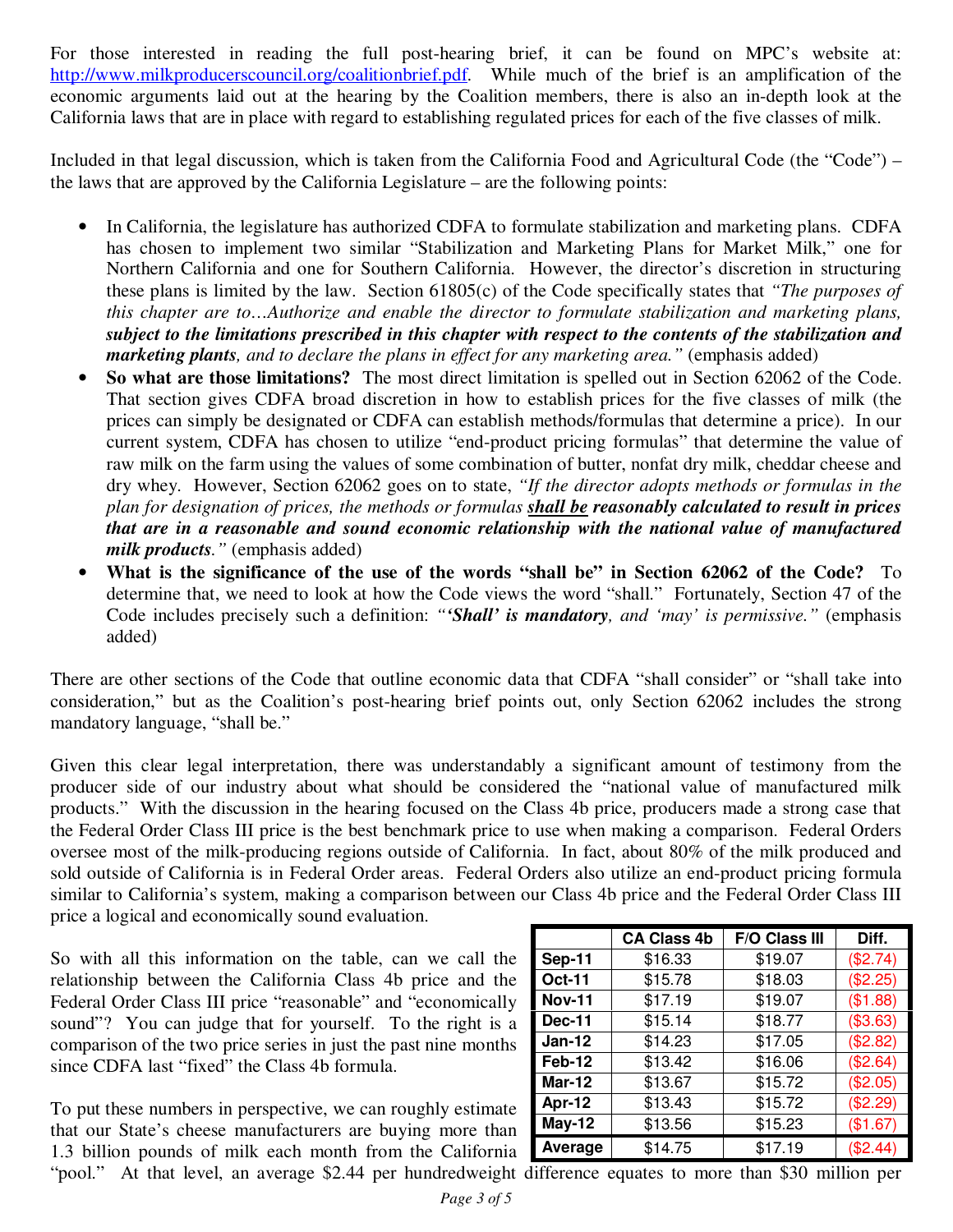month, or **more than \$270 million in the nine months since the last change to the Class 4b formula!** With figures like that, the producers and their representatives that spoke at the hearing were able to make a very strong case that our Class 4b price has certainly *not* been in a "reasonable and sound economic relationship" with what comparable milk is worth around the country.

So with the post-hearing brief filed, producers have finished making our case to CDFA. As we wrote in last week's newsletter, CDFA now has up to 52 days to announce any changes to the Class 4b formula (about July  $20<sup>th</sup>$ ). Until then, we wait and focus our efforts on other important initiatives, like the Congressional debate of the 2012 Farm Bill. Policy work in the dairy industry is certainly not boring these days…

**PRICES SHARPLY HIGHER IN GLOBAL AUCTION:** *(by J Kaczor)* The weighted average winning price in this week's global dairy product auction, covering all products in all six contract periods, is \$1.315 per lb, which is \$.127 per lb higher (10.7%) than the winning price in the auction held two weeks ago. The summary published on the globalDairyTrade site showed the number of certified bidders increased to 649. 106 of the 170 who actively participated in the bidding wound up with some of the 63.3 million lbs of product sold. The number certified and the number that bid this week are record highs.

The increase in average price was the biggest in almost two years. However, prices for most of the products offered in the auction are still not back to where they were in April, and are still almost a third below where they were in the June auctions held one year ago. Most of the comments coming from New Zealand, while citing the results as verification of continuing global dairy product demand, are not declaring this week's results as the sustainable recovery ultimate expected. That depends on an expected slowing in the global milk supply which Fonterra foresees beginning in the latter half of this year.

Prices for all products except the occasional offering of limited volumes of lactose were sharply higher. The general price pattern for anhydrous milkfat, cheese, and skim milk powder was higher prices for the early months, then lower. The pattern for whole milk powder was the opposite. The total volume of all products offered in this auction was low, June being one of the two lowest milk production months for New Zealand.

The weighted average price for anhydrous milkfat in the Spot Month contract #2 rose by 42%, to \$1.539 per lb. The average increase for all AMF was  $24\%$  – an apparent correction to price levels beaten down too far by the global butterfat surplus that became evident about a year ago. Skim milk powder prices were also sharply higher – prices for all grades and styles were up by an average \$.20 per lb, are again substantially higher (\$.112 per lb) than average winning prices for whole milk powder, and continue to reflect huge premiums for Fonterra's products compared to those for Arla Foods and Dairy America. For example, the winning price for Arla Foods' medium heat SMP in contract #2 was \$.45 per lb lower than the winning price for Fonterra's same product sold in the same contract period. Dairy America's average prices for its low heat SMP increased by \$.115 per lb, to an average \$1.218 per lb. Winning prices for cheddar cheese, rennet casein, and MPC-70 each rose by at least ten percent.

The flip-flop in SMP and WMP prices may have resulted from reports about a slowing in China's economy and a decision to cut back on imports of WMP and increase its imports of SMP. China is the world's largest single importer of dairy products and Fonterra is their largest supplier of anhydrous milkfat and milk powders. China responded to the report on its slowing growth by announcing intention to provide additional economic stimulus. [Imagine that, increase governmental stimulus to create more economic growth. That is something the U.S. Congress used to do before ideology trumped common sense.]

Price increases like those in this week's auction were not foreseen. Changes in global milk supply, demand, and stocks of products do not change quickly, but anticipations sometime trigger the unexpected and unexplainable. Global milk production is likely to continue to exceed current international demand at least for a while more until expected cutbacks in Europe and the U.S. exceed expected milk production increases in the southern hemisphere. Concern about the effect on demand of a possible financial crisis in Europe is at a high level. Stocks of skim milk powder and butter in the U.S. and Europe are very high and will take time to fall to normal levels. Fonterra